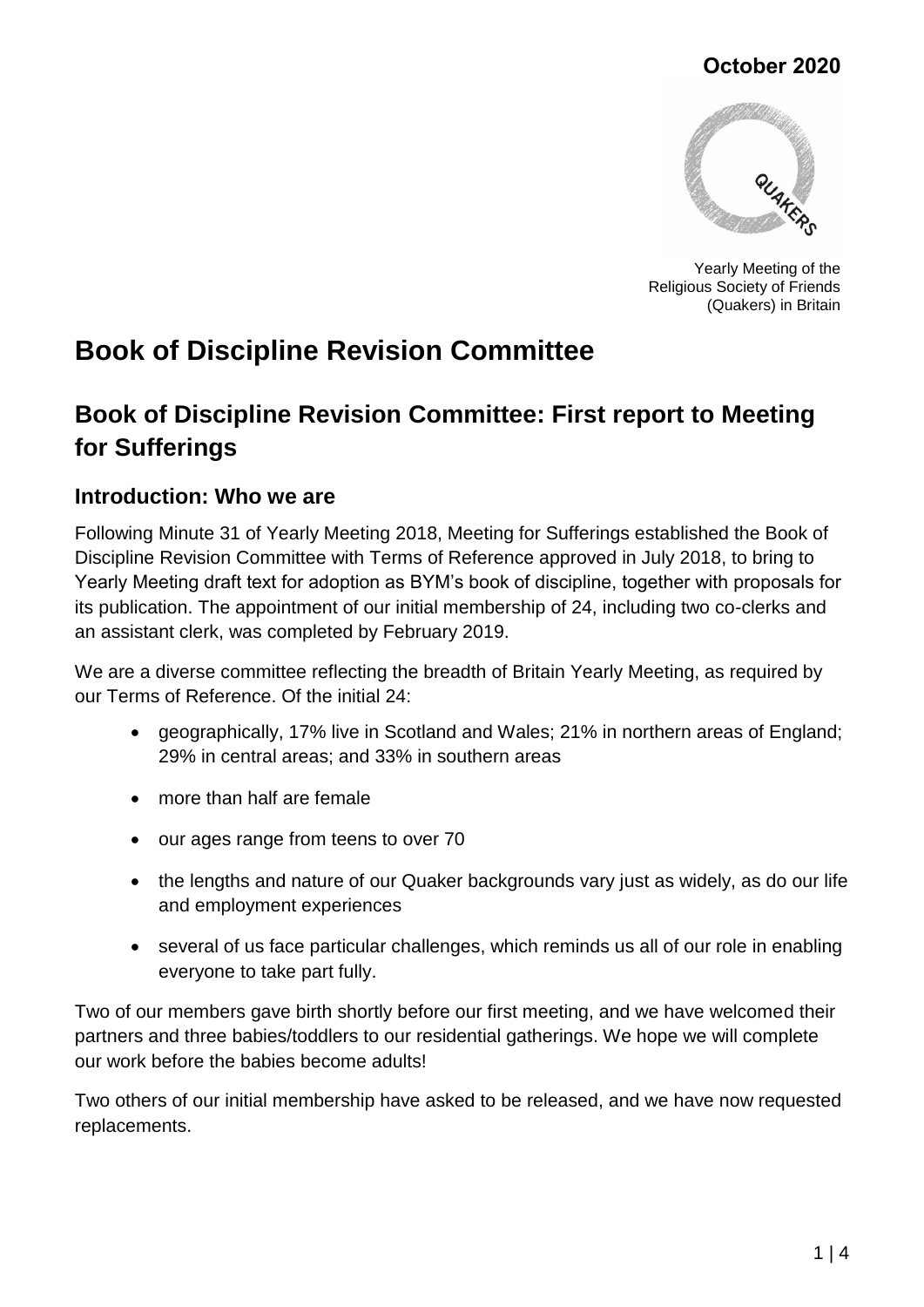#### **Our work so far**

We have met 6 times from May 2019 onwards, five of them as residential weekends face-toface and the sixth – during the coronavirus pandemic – virtually by zoom videoconference. Between these meetings a number of subgroups have worked on specific tasks. Presently we plan to meet as a full committee some three times a year whether face-to-face or virtually, with other work continuing between times individually and in groups.

Coming together as people who had in many cases not met one another previously, our initial priority has been to **get to know each other** in the things that are eternal, and to learn **how best to work together** and to use our varied skills and experiences collaboratively. We have spent some time exploring this through a range of different activities in order to establish a secure, trusting and confident base for our joint working in full committee and in groups. This has led us to document a set of principles for our committee processes focussing on inclusivity, accessibility and good Quaker practice.

Our next priority has been to explore the **scope of the revision**, and how we might approach the task in terms of its overall structuring and sequencing. We set up a group to look at project management methods and IT and other system tools. We have developed a working understanding that the **purpose of the book of discipline** is to reflect who we are as a community and where we might be going; to share our Quaker story of where we have come from in order to explain why we have reached where we are; to give guidance on what it means to be Quakers in BYM, reflecting and expressing and nurturing our spiritual life and our Quaker way; and to act as a testimony to the grace of God as shown in the lived experience. We have also identified a range of different **audiences** for it, their expectations of it and how they might use it.

To take this forward we have agreed some principles for our work in developing **content** – including spiritual underpinnings; reflecting the diversity of our community; and the language, tone and voice of the "book" as a whole. We are clear that we are engaged in a major rootand-branch revision of the whole of the "book", not just some minor amendment. We have identified seven key interlinked common themes that will need to be reflected in it, and five key insights describing the unity of our Quaker way which will run as threads through it. These principles, themes and insights have emerged from our experiments in writing, individually and in groups, some sample texts to illustrate the range of what might appear in a table of contents and in passages on, for instance, church affairs, meeting for worship, and caring for one another. We have been helped in all this by hearing of the deliberations of the Revision Preparation Group leading up to the YM 2018 decision to proceed with the revision, and the reflections of the previous Book of Discipline Revision Committee which worked from 1985 to 1994 to produce the present *Quaker faith & practice.* We have also been familiarising ourselves with books of discipline used by previous generations within BYM and by other yearly meetings.

We have referred in shorthand to a **"book"**, but we are clear that the material will need to appear in a variety of formats and platforms – printed, electronic, audio-visual and more, with different ways of accessing it. We have not yet decided whether there should be one or more printed volumes, nor how they should be titled, nor whether church government and anthology material should be integrated together or separated.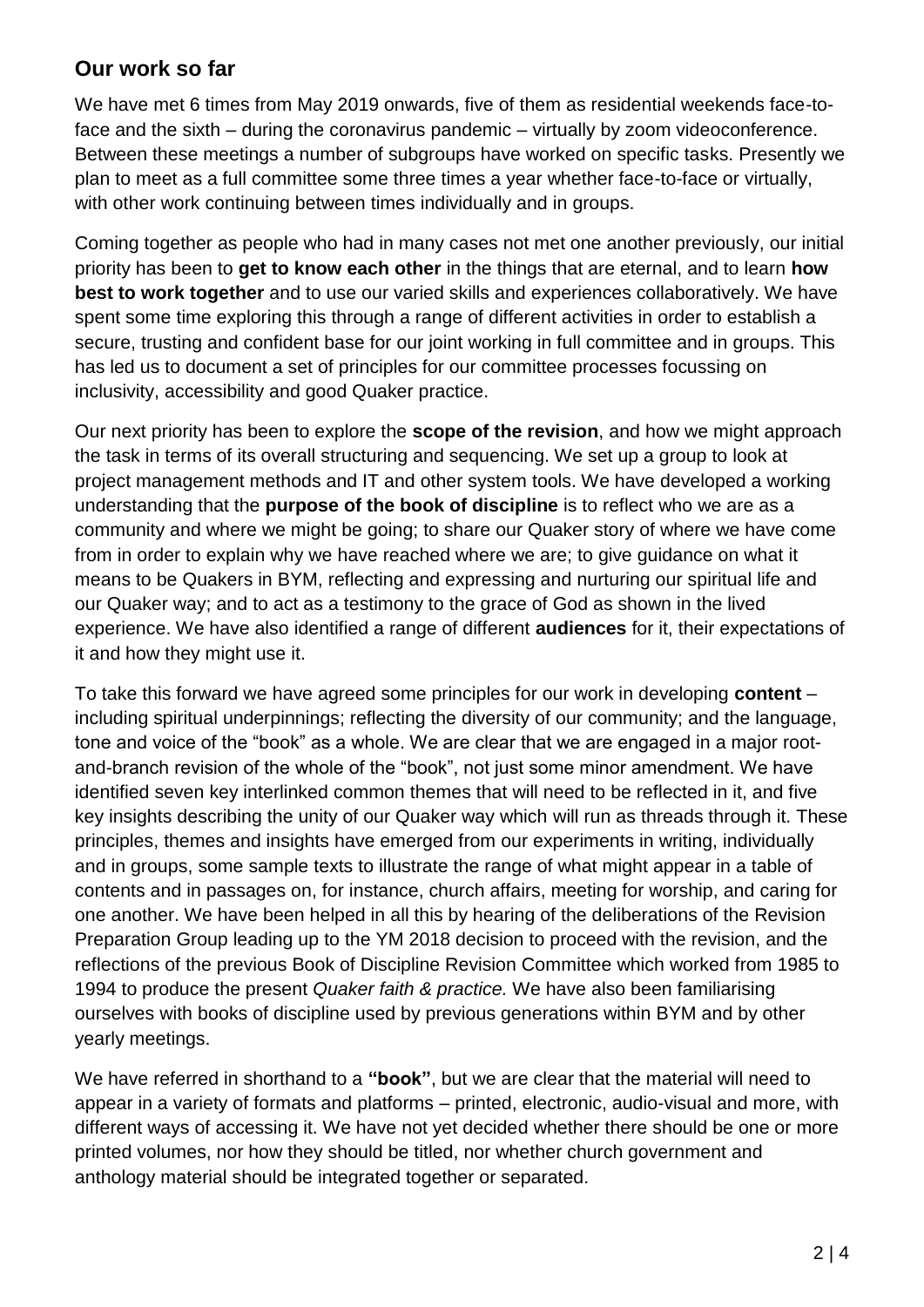#### **Our next steps**

Following those preliminary ground-preparing activities, we are embarking on substantive work to develop text, starting as requested with **church government** core text and identifying supplementary material needed. We aim to create a clearer map of what content needs to be included, which topics have a church government element, what are the fundamental principles which will affect a range of other content, and a sift of areas needing discernment by yearly meeting structures before we can produce definitive content. One sub-group is working in detail on these mapping/sifting exercises, and two other sub-groups are exploring ways of drafting content on topics such as eldership/oversight and marriage, drawing on our earlier work on language, tone and voice. At our meeting later in October 2020 we will review the outcomes and plan our next actions.

We expect to consult central and other standing committees on **issues arising** as this work progresses. We will also come back to Meeting for Sufferings and Yearly Meeting as and when we identify matters of principle requiring further corporate discernment.

Another strand of our activity is **engaging with Friends generally,** on which we have a subgroup working. We contributed to the Woodbrooke conference for area meeting representatives and others in November 2019 on "Why have a Book of Discipline?", and took away a number of useful learning points for our work. We ran an introductory special interest group at Yearly Meeting 2019, and had planned a series of activities for Yearly Meeting Gathering 2020 which we may be able to take forward at the re-scheduled YMG in 2021, with meanwhile some online activities during the rest of 2020. In collaboration with us, Woodbrooke ran a successful series of four online workshops on

*"Prayerfully/Joyfully/Creatively/Boldly Revising Quaker faith & practice",* each of which attracted some 70 Friends. We have also opened an online creative project which invites Friends to share visual, verbal and musical responses to passages in Quaker faith & practice. We hope to be able to accept other invitations to engage with Friends individually and in meetings. We use Facebook, Twitter and Instagram as our current main communication channels, and issue key messages after each of our meetings. We have created a "Frequently Asked Questions" document which can be downloaded from the [BYM website.](https://www.quaker.org.uk/resources/quaker-faith-and-practice/revising-quaker-faith-practice) Our online collection tool remains open for Friends to suggest material for inclusion in the "book" which we welcome, and we will look at contributions in detail as we come to prepare relevant text.

We are hugely grateful to our secretary and other BYM staff for all their work and support for us.

We feel daunted and excited by the size and importance of our task. We welcome the support of Meeting for Sufferings and Friends generally in this.

Rosie Carnall, Catherine Brewer, Michael Phipps: Co-Clerks and Assistant Clerk Michael Booth: Secretary